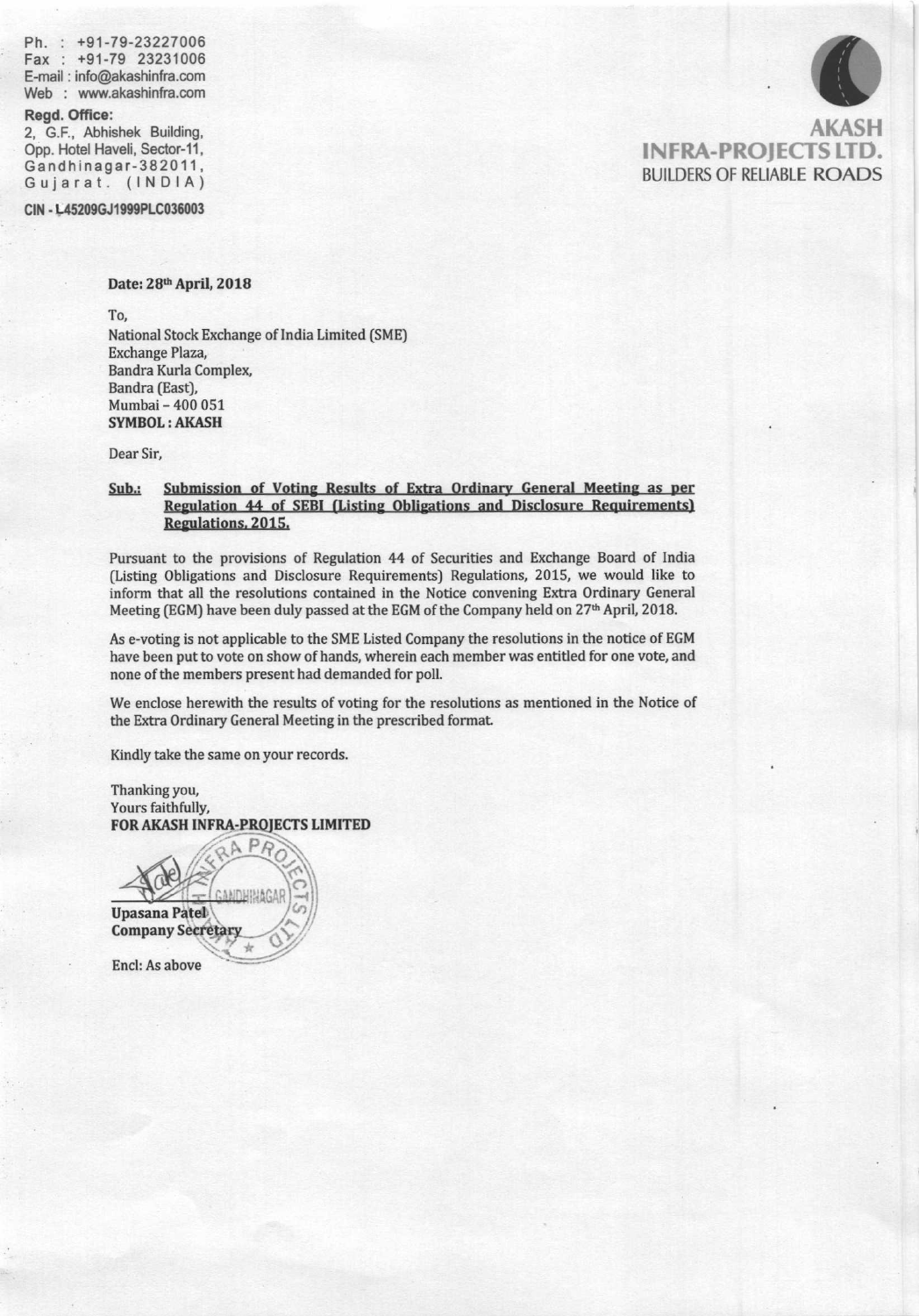# Voting Results at the Extra Ordinary General Meeting of the Company.

| Date of the Extra Ordinary General Meeting                                                                     | 27th April, 2018         |                          |       |  |
|----------------------------------------------------------------------------------------------------------------|--------------------------|--------------------------|-------|--|
| Total No. of shareholders as on record date                                                                    | 201                      |                          |       |  |
| No. of shareholders present in the meeting either in person or through proxy:                                  | Present in person        | Present through<br>proxy | Total |  |
| -Promoters and Promoter Group                                                                                  | 13                       |                          | 22    |  |
| - Public                                                                                                       | 09                       |                          |       |  |
| No. of Shareholders attended the meeting through Video Conferencing<br>-Promoter and Promoter Group<br>-Public | <b>NIL</b><br><b>NIL</b> |                          |       |  |

# **VOTING DETAILS AGENDA WISE**

| Item No. $-1$<br><b>Resolution Required</b><br>Whether Promoter / Promoter group<br>are interested in the agenda /<br>resolution |                                 |                                    |                                                 | To increase the Authorized Share Capital of the Company.                                                 |                                                |                                              |                                                                  |                                                                |  |  |
|----------------------------------------------------------------------------------------------------------------------------------|---------------------------------|------------------------------------|-------------------------------------------------|----------------------------------------------------------------------------------------------------------|------------------------------------------------|----------------------------------------------|------------------------------------------------------------------|----------------------------------------------------------------|--|--|
|                                                                                                                                  |                                 |                                    |                                                 |                                                                                                          | <b>Special Resolution</b>                      |                                              |                                                                  |                                                                |  |  |
|                                                                                                                                  |                                 |                                    |                                                 | <b>No</b>                                                                                                |                                                |                                              |                                                                  |                                                                |  |  |
| <b>Category</b>                                                                                                                  | <b>Mode Of</b><br><b>Voting</b> | <b>Total</b><br>Sharehol-<br>-ding | <b>Total No.</b><br>Of<br><b>Members</b><br>(1) | <b>Total</b><br><b>Number</b><br>Of<br><b>Members</b><br><b>Attended</b><br>the<br><b>Meeting</b><br>(2) | <b>No. Of Votes</b><br><b>In Favour</b><br>(3) | <b>No. Of Votes</b><br><b>Against</b><br>(4) | % Of Votes<br><b>In Favour</b><br>$(5) = [(3)]$<br>$/(2)]^* 100$ | % Of Votes<br><b>Against</b><br>$(6) = [(4)]$<br>$/(2)]$ * 100 |  |  |
| Promoter and                                                                                                                     | E - voting                      | N.A.                               |                                                 |                                                                                                          |                                                |                                              |                                                                  |                                                                |  |  |
| Promoter Group                                                                                                                   | Poll                            | <b>Not Requested</b>               |                                                 |                                                                                                          |                                                |                                              |                                                                  |                                                                |  |  |
|                                                                                                                                  | Show of Hands                   | 54,75,734                          | 18                                              | 13                                                                                                       | 13                                             | $\bf{0}$                                     | 100                                                              | $\bf{0}$                                                       |  |  |
|                                                                                                                                  | <b>Total</b>                    | 54,75,734                          | 18                                              | 13                                                                                                       | 13                                             | $\bf{0}$                                     | 100                                                              | $\bf{0}$                                                       |  |  |
| <b>Public - Institutions</b>                                                                                                     | E - voting                      | N.A.                               |                                                 |                                                                                                          |                                                |                                              |                                                                  |                                                                |  |  |
|                                                                                                                                  | Poll                            | <b>Not Requested</b>               |                                                 |                                                                                                          |                                                |                                              |                                                                  |                                                                |  |  |
|                                                                                                                                  | Show of Hands                   | $\mathbf{0}$                       | $\bf{0}$                                        | $\mathbf{0}$                                                                                             | $\mathbf{0}$                                   | $\bf{0}$                                     | $\bf{0}$                                                         | $\mathbf{0}$                                                   |  |  |
|                                                                                                                                  | Total                           | $\bf{0}$                           | $\bf{0}$                                        | $\bf{0}$                                                                                                 | $\bf{0}$                                       | $\bf{0}$                                     | $\bf{0}$                                                         | $\bf{0}$                                                       |  |  |
| Public - Non-<br>Institutions                                                                                                    | E - voting                      | N.A.                               |                                                 |                                                                                                          |                                                |                                              |                                                                  |                                                                |  |  |
|                                                                                                                                  | Poll                            | <b>Not Requested</b>               |                                                 |                                                                                                          |                                                |                                              |                                                                  |                                                                |  |  |
|                                                                                                                                  | Show of Hands                   | 21,12,533                          | 183                                             | 9                                                                                                        | 9                                              | $\bf{0}$                                     | 100                                                              | $\bf{0}$                                                       |  |  |
|                                                                                                                                  | Total                           | 21, 12, 533                        | 183                                             | 9                                                                                                        | 9                                              | $\bf{0}$                                     | 100                                                              | $\bf{0}$                                                       |  |  |
| <b>Total</b>                                                                                                                     |                                 | 75,88,267                          | 201                                             | 22                                                                                                       | 22                                             | $\bf{0}$                                     | 100                                                              | $\bf{0}$                                                       |  |  |